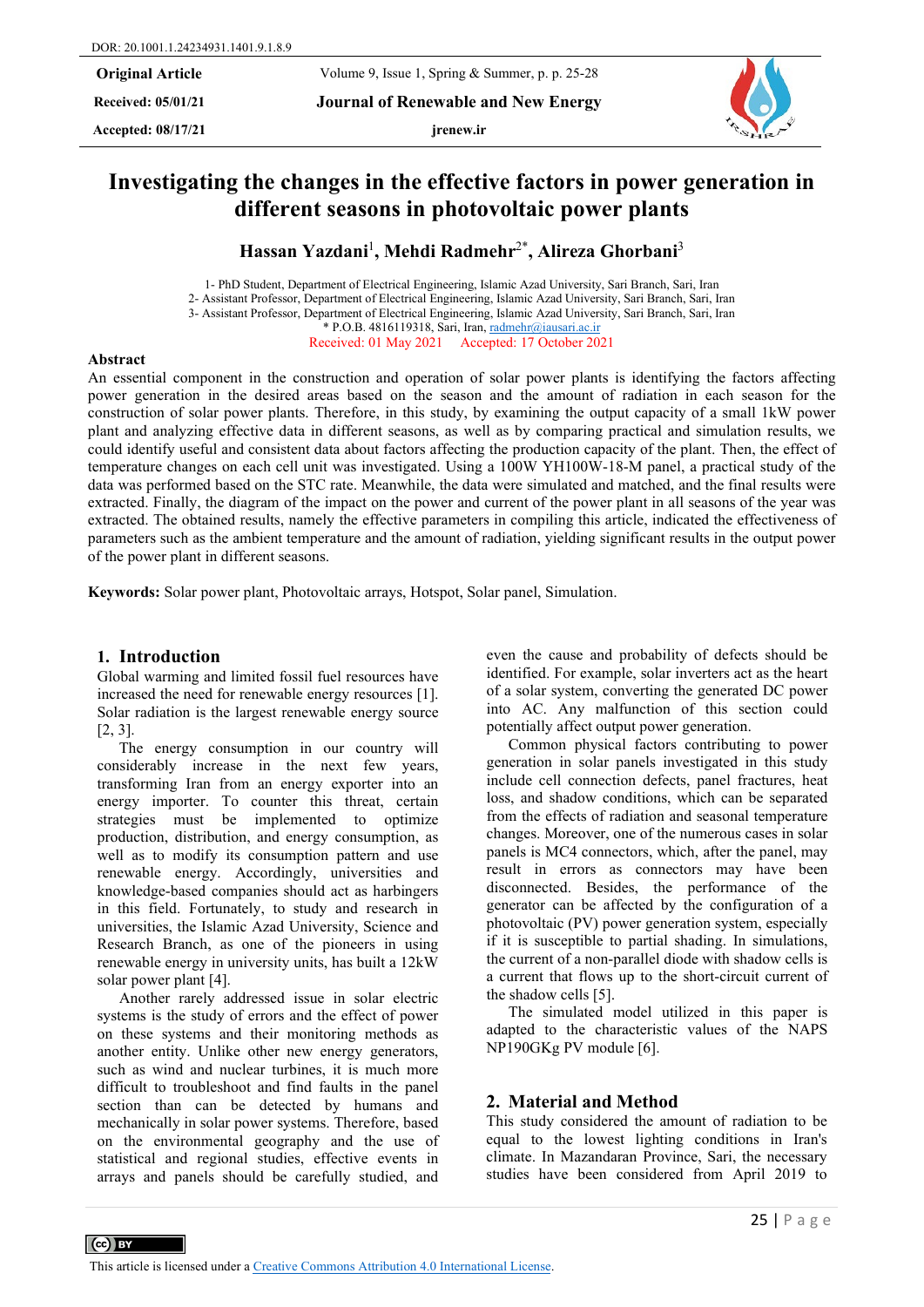February 2000 for a period of 22 months. The capacity of the power plant under study is 1 kW, which has been exploited using ten 100W YH100W-18-M solar panels from Isola Co. Some important parameters include the maximum voltage (18.5 V) and the current (5.41 Amps).

## **2.1. The nominal output power of solar arrays**

To determine the STC rate in the laboratory, the solar panel was tested under ideal conditions to be equal to 1000 W/m² solar irradiation. This is equivalent to the sun shining at noon on a sunny day at the equator.

Figure 1 shows the current-voltage characteristic curve (I-V) and the power-voltage curve (P-V) of a solar panel. Here,  $V_{OC}$  and  $I_{SC}$  refer to the open-circuit voltage and short-circuit current of the solar panel, respectively.

The maximum power point (MPP) is the point at which the vertex of the P-V curve is obtained or the point on the I-V curve that defines the largest rectangular area possible (Imp  $\times$  Vmp) under this curve. Although the MPP voltage does not change much as the radiation changes, it increases significantly as the temperature decreases. Therefore, an MPP tracking function is usually included in a solar power system to ensure maximum power is achieved under different operating conditions.

In this study, for best performance and greater stability, non-invasive CT current sensors were used, owing to their better adaptation and coordination with MC4 cables.



**Figure 1.** The I-V curve (the continuous line) and the P-V curve (the dotted line) of a solar panel without shading

## **2.2. The connection map of the 1kW power plant**

As shown in Figure 2, using ten 100W panels and connecting them to MC4 connectors to a sinusoidal inverter without a backup battery to evaluate the performance and various tests, we will have 1000 W equal to 1 kW of energy.

In this research, the panels were analyzed and tested in different conditions. Various and sometimes separate tests were conducted to study the more accurate results to evaluate the performance of the studied parameters in the power plant. The temperature conditions and the average radiation studied are presented in Table 1, extracted based on the data contained in the World Meteorological Organization (WMO) database**.** 



**Figure 2.** The Connection map of 1000 W set by ten 100W panels

| Table 1. Average temperature and radiation in the |  |
|---------------------------------------------------|--|
| seasons                                           |  |

|                                                 |       | SPRING SUMMER AUTUMN WINTER     |       |
|-------------------------------------------------|-------|---------------------------------|-------|
| <b>AVERAGE</b><br>TEMPERATURE ( <sup>O</sup> C) | 20.29 | 26.336 14.713                   | 8.876 |
| <b>AVERAGE</b><br>RADIATION $(W/M^2)$           |       | 1930.85 1765.383 963.6 1159.483 |       |

## **3. Results and Discussion**

To better understand the impact of factors affecting the output power of the solar power plant, it is necessary to read the output currents and output power extraction and adapt the STC and meteorological data in MATLAB simulation (Simulink) to obtain the final results in different seasons of the year.

#### **3.1. Spring**

The maximum power is  $1001$  W at  $25^{\circ}$ C and  $1021$  W at 20.29°C, indicating an approximately 2% increase in the maximum output power of solar arrays.

The maximum power is 1001 W at 1000 W/m2 and 1909 W at 1930.85 W/m2 , indicating an approximately 90.7% increase in the maximum output power of solar arrays.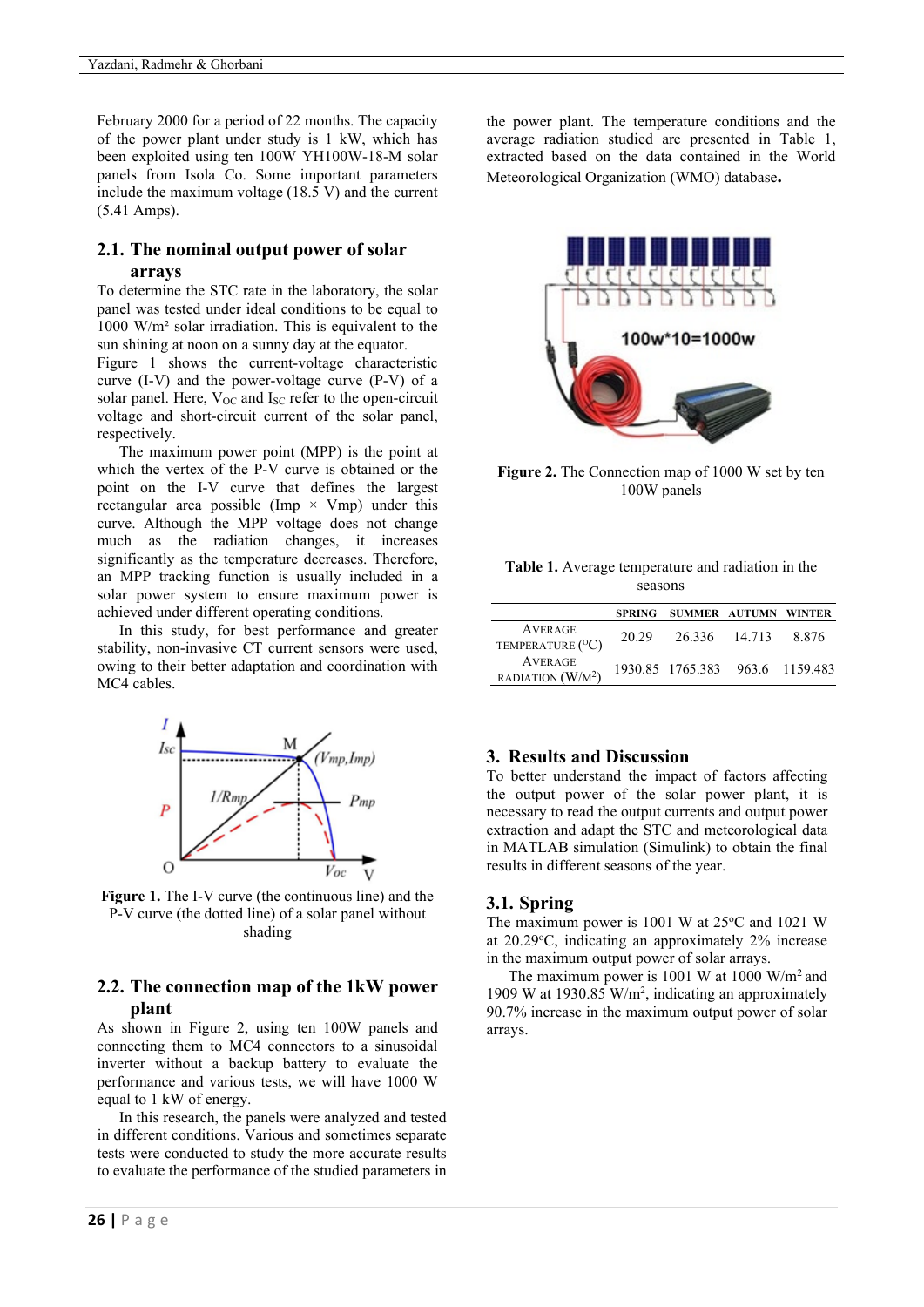| <b>Table 2.</b> A comparison of the effect of different |
|---------------------------------------------------------|
| parameters on the output power of a solar power plant   |
| under simulated and realistic conditions - Spring       |

|                                | <b>UNDER</b>      | <b>UNDER</b>      |  |
|--------------------------------|-------------------|-------------------|--|
|                                | <b>SIMULATED</b>  | <b>REALISTIC</b>  |  |
|                                | <b>CONDITIONS</b> | <b>CONDITIONS</b> |  |
| <b>AMBIENT AND PANEL</b>       | $+2\%$            | $+10\%$           |  |
| TEMPERATURES ( <sup>O</sup> C) |                   |                   |  |
| RADIATION (W/M <sup>2</sup> )  | $+90.7\%$         | $+28%$            |  |

## **3.2. Summer**

The maximum power is 1001 W at 25oC and 998.2 W at 26.34oC, indicating an approximately 0.28% decrease in the maximum output power of solar arrays.

The maximum power is 1001 W at 1000 W/m2 and 1751 W at 1765.3865 W/m2, indicating an approximately 74.93% increase in the maximum output power of solar arrays.

**Table 3.** A comparison of the effect of different parameters on the output power of a solar power plant under simulated and realistic conditions - Summer

|                                                        | <b>SIMULATION</b> | <b>REALITY</b> |
|--------------------------------------------------------|-------------------|----------------|
| TEMPERATURE OF ENVIRONMENT<br>AND PANELS $(^{\circ}C)$ | $-0.28\%$         | $-16\%$        |
| RADIATION $(W/M^2)$                                    | $+74.93\%$        | $+10%$         |
|                                                        |                   |                |

#### **3.3. Autumn**

The maximum power is 1001 W at 25oC and 1047 W at 14.71oC, indicating an approximately 6.4% increase in the maximum output power of solar arrays.

The Maximum power is 1001 W at 1000 W/m2 and 962.7 W at 963.6 W/m2, indicating an approximately 3.74% decrease in the maximum output power of solar arrays.

**Table 4.** A comparison of the effect of different parameters on the output power of a solar power plant under simulated and realistic conditions – Autumn

|                                                            | <b>UNDER</b><br><b>SIMULATED</b><br><b>CONDITIONS</b> | <b>UNDER</b><br><b>REALISTIC</b><br><b>CONDITIONS</b> |
|------------------------------------------------------------|-------------------------------------------------------|-------------------------------------------------------|
| <b>AMBIENT AND PANEL</b><br>TEMPERATURES ( <sup>O</sup> C) | $+6.4\%$                                              | $+8\%$                                                |
| RADIATION (W/M <sup>2</sup> )                              | $-3.74\%$                                             | $-7\%$                                                |

### **3.4. Winter**

The maximum power is 1001 W at  $25^{\circ}$ C and 1073 W at 8.88°C, indicating an approximately 7.2% increase in the maximum output power of solar arrays.

The maximum power is 1001 W at 1000  $W/m^2$ and  $1159$  W at  $1159.48$  W/m<sup>2</sup>, indicating an approximately 15.78% increase in the maximum output power of solar arrays.

| parameters on the output power of a solar power plant |  |
|-------------------------------------------------------|--|
| under simulated and realistic conditions – Winter     |  |
| <b>TI-ment</b>                                        |  |

**Table 5.** A comparison of the effect of different

|                          | <b>UNDER SIMULATED</b> | <b>UNDER</b>      |
|--------------------------|------------------------|-------------------|
|                          | <b>CONDITIONS</b>      | <b>REALISTIC</b>  |
|                          |                        | <b>CONDITIONS</b> |
| <b>AMBIENT AND PANEL</b> | $+7.2\%$               | $+7%$             |
| TEMPERATURES (°C)        |                        |                   |
| RADIATION $(W/M^2)$      | $+15.78\%$             |                   |

### **4. Conclusions**

This research investigated the effective factors in power generation in different seasons in photovoltaic power plants. For this purpose, a model for a 1kW power plant (including ten 100W monocrystalline solar panels) in Simulink, MATLAB, and a real sample, is presented and compared. In this model, various experiments were performed to separately study the effect of radiation and temperature on the output power of photovoltaic power plants. The results suggested that the lower the panel and ambient temperatures, the higher the maximum power output of the power plant. Besides, as the amount of radiation on the panel increases, the maximum output power of the photovoltaic power plant also increases.

Studies have shown that, in spring, temperature and radiation increase the output power of solar power plants. Likewise, radiation has a greater effect on the output power of solar power plants than temperature. In summer, although increased temperature reduces the output power of a solar power plant, increased radiation increases the output power of the power plant. In autumn, as the amount of radiation decreases, the output power of the power plant slightly decreases. However, with decreasing temperature, the output power of the solar power plant increases by a very small amount. In winter, temperature and radiation do not result in a sharp drop in solar panel output. All these conclusions have been drawn under climatic conditions of Mazandaran Province with STC geography studied.

In general, it can be concluded that temperature and radiation in each season are significantly correlated. These extracted relationships play a key role in power generation in photovoltaic power plants. Any change in each of these parameters will give rise to a change in power generation.

#### **5. Acknowledgment**

I appreciate my dear parents, who, with their support, have enabled me to step onto the path of research and to discover new ideas.